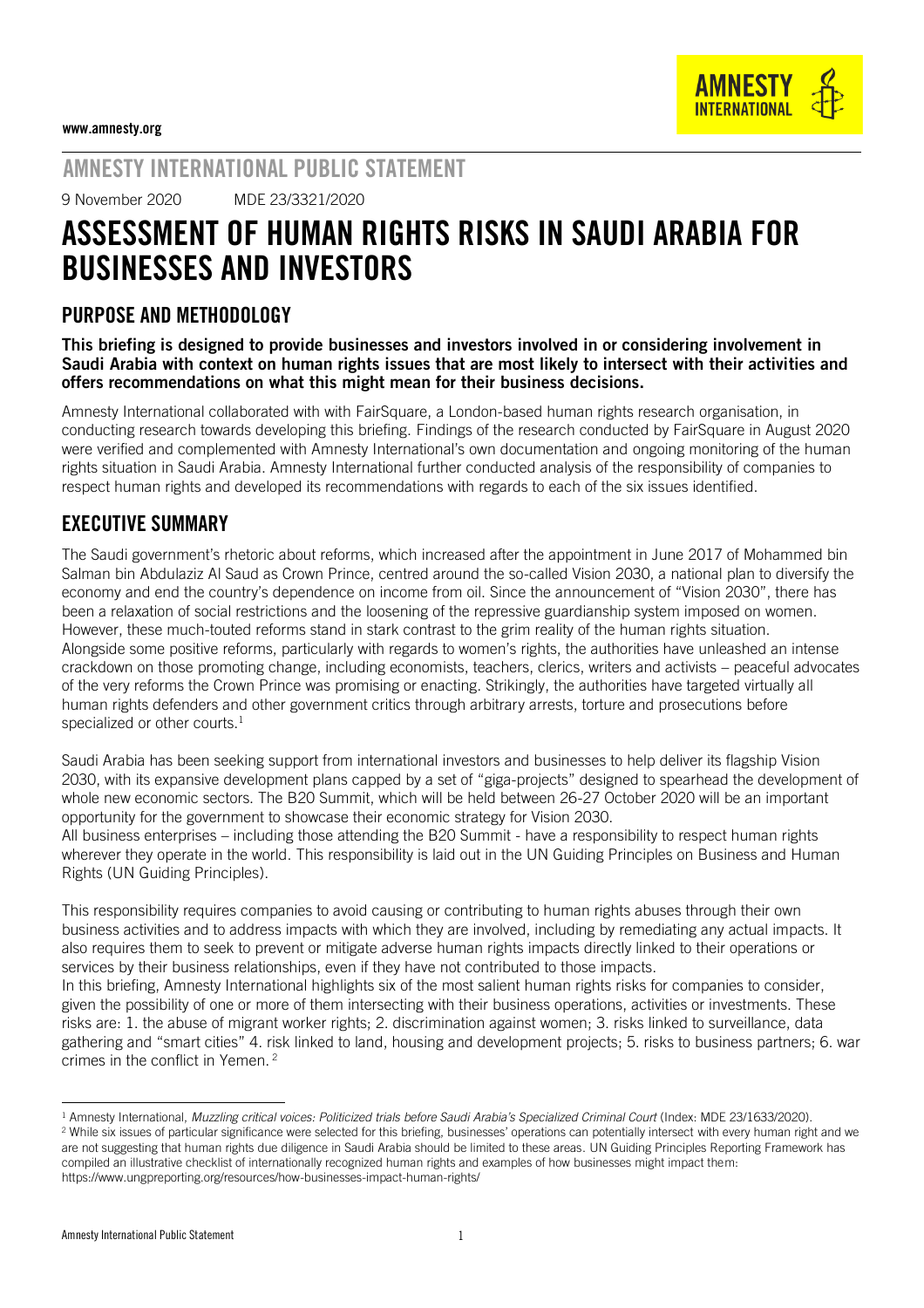To meet its corporate responsibility to respect human rights, a company must take proactive and ongoing steps to identify and respond to its potential or actual human rights impacts. This includes putting in place a due diligence process to identify, prevent, mitigate and account for how they address their human rights impacts. However, conducting such human rights due diligence in Saudi Arabia presents an acute challenge, given restrictions on freedom of expression and association. Virtually all Saudi Arabian human rights defenders are now in detention without charge, on trial or serving prison terms and all independent human rights organizations have been shut down and their members prosecuted. In this context, it may be very difficult for investors and businesses to develop an adequate and context-specific analysis of how their involvement in Saudi Arabia may impact human rights. This is likely to hamper their ability to assess human rights risks related to their activities, and therefore to put in place measures to mitigate them effectively. Where such risk assessment and effective mitigation are not possible, business enterprises should consider not undertaking the relevant activity.

# THE RESPONSIBILITY OF COMPANIES TO RESPECT HUMAN RIGHTS

Companies have a responsibility to respect all human rights wherever they operate in the world. This responsibility is laid out in the UN Guiding Principles, an internationally endorsed standard of expected conduct.<sup>3</sup>

The responsibility of companies to respect human rights is independent of a State's own human rights responsibilities and exists over and above compliance with national laws and regulations protecting human rights.<sup>4</sup>

This responsibility requires companies to avoid causing or contributing to human rights abuses through their own business activities and to address impacts with which they are involved, including by remediating any actual impacts. It also requires them to seek to prevent or mitigate adverse human rights impacts directly linked to their operations or services by their business relationships, even if they have not contributed to those impacts.

A company's "*business activities*" include both actions and omissions, and its "*business relationships*" include "*relationships with business partners, entities in its value chain, and any other non-State or State entity directly linked to its business operations, products or services*".<sup>5</sup>

To meet its corporate responsibility to respect, a company must take proactive and ongoing steps to identify and respond to its potential or actual human rights impacts. This includes putting appropriate policies and processes into place within their operations such as:

(a) A policy commitment to meet the responsibility to respect human rights;

(b) A due diligence process to identify, prevent, mitigate and account for how they address their human rights impacts; and

(c) Processes to enable the remediation of any adverse human rights impacts that they cause or contribute to.

They should also take steps to ensure these policies are embedded throughout their operations, and that they are applied regularly. The due diligence process, in particular, should involve assessing actual and potential human rights impacts and acting upon those findings.<sup>6</sup>



<sup>&</sup>lt;sup>3</sup> This responsibility was expressly recognised by the UN Human Rights Council on 16 June 2011, when it endorsed the UN Guiding Principles on Business and Human Rights (UN Guiding Principles), and on 25 May 2011 when the 42 governments that had then adhered to the Declaration on International Investment and Multinational Enterprises of the OECD unanimously endorsed a revised version of the OECD Guidelines for Multinational Enterprises. See Human Rights Council, Human Rights and Transnational Corporations and other Business Enterprises, Resolution 17/4, UN Doc A/HRC/RES/17/4, 6 July 2011, documents-dds ny.un.org/doc/RESOLUTION/GEN/G11/144/71/PDF/G1114471.pdf?OpenElement; OECD Guidelines for Multinational Enterprises, 2011, OECD Publishing, www.oecd.org/corporate/mne/.

<sup>4</sup> UN Guiding Principles, Principle 11 including Commentary.

<sup>5</sup> UN Office of the High Commissioner for Human Rights, Guiding Principles on Business and Human Rights: Implementing the United Nations "Protect, Respect and Remedy" Framework (2011) UN Doc HR/PUB/11/04, Principles 11 and 13 including Commentary, www.ohchr.org/Documents/Publications/GuidingPrinciplesBusinessHR\_EN.pdf

<sup>6</sup> UN Guiding Principles, Principles 15, 16 and 17 including Commentary. As to contributing to violations, the UN Guiding Principles on Business & Human Rights provide a summary on how complicity can give rise to legal liability and may in itself amount to a crime in some countries or under international criminal law.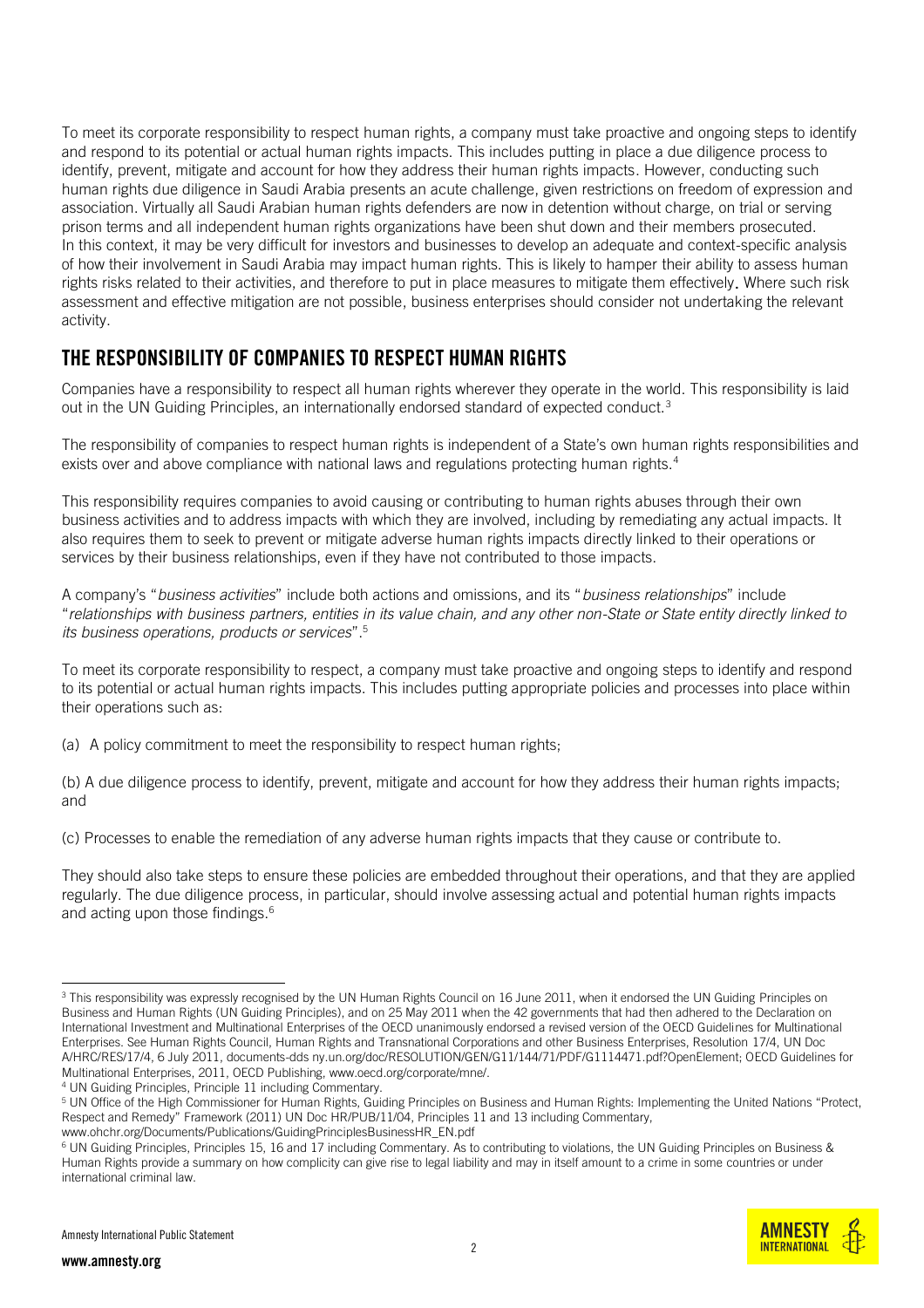There could be cases in which a company identifies through due diligence that it may cause or contribute to a serious human rights abuse "*if the business enterprise has leverage to prevent or mitigate the adverse impact, it should exercise it. And if it lacks leverage there may be ways for the enterprise to increase it.*" 7 In some cases, however, where the company lacks the leverage and cannot increase it, then the UN Guiding Principles recommend companies to consider ending the relationship, taking into consideration potential adverse human rights impacts. Similarly, the OECD Guidelines for Multinational Enterprises state that as a last resort, "*disengagement*" with the partnering company may be necessary, especially after failed attempts at mitigation, or where the company considers mitigation unfeasible, or even in cases where the severity of the adverse impact is untenable.<sup>8</sup>

## LIABILITY OF CORPORATE ACTORS FOR INTERNATIONAL CRIMES

In addition to compliance with human rights law, companies also have a responsibility to respect international humanitarian law (the laws of war) and executives can be individually liable under international criminal law.<sup>9</sup> Corporate actors need to be aware that serious violations of international humanitarian law, and certain serious human rights violations may constitute crimes under international law, including those codified in the Rome Statue of the International Criminal Court (ICC): genocide, crimes against humanity and war crimes.<sup>10</sup>

Corporate actors that are involved in human rights violations or crimes under international law may face criminal or civil liability. They can be held accountable for their direct acts or omissions and for involvement with others in crimes under international law, if they directly commit or otherwise aid, abet or assist in genocide, crimes against humanity and war crimes.<sup>11</sup> International criminal law jurisprudence indicates that the relevant standard for aiding and abetting is "*knowingly providing practical assistance or encouragement that has a substantial effect on the commission of a crime.*" 12 This can include financial assistance and the provision of goods, information and services, including banking and communications services.<sup>13</sup>

At the international level, individual officers of companies can be held criminally liable for the commission of crimes under international by the ICC or other international tribunals.<sup>14</sup> At the national level, corporate actors can be held accountable both through criminal trials, including through courts exercising of universal jurisdiction, and civil lawsuits. For example, where a company causes a human rights abuse this may amount to a criminal offence under domestic laws relevant to human rights-related issues or provide a basis for victims to pursue a legal claim.<sup>15</sup> These proceedings can be directed against a company and/or individual corporate officers, depending on the jurisdiction.

## KEY HUMAN RIGHTS RISKS FOR BUSINESSES IN SAUDI ARABIA

## RISKS TO MIGRANT WORKERS RIGHTS

There are about 10 million migrant workers in Saudi Arabia, mostly men.<sup>16</sup> The majority of the country's one million women migrant workers are employed in domestic work. Foreign workers are regulated by a set of laws that together



<sup>7</sup> UN Guiding Principles, 2011, Pillar II, The Corporate Responsibility to Respect Human Rights, Section B Operational Principles, Human Rights Due Diligence, Commentary paragraph 19.

<sup>8</sup> OECD Guidelines 2011, Commentary on Chapter 2, paragraph 22.

<sup>&</sup>lt;sup>9</sup> UN Guiding Principles, 2011, Pillar II, The Corporate Responsibility to Respect Human Rights, Section B Operational Principles, Human Rights Due Diligence, Commentary para. 19.

<sup>&</sup>lt;sup>10</sup> The Rome Statute of the ICC codifies rules of customary international law, which, as such, apply to all states. See also UN Guiding Principles, Commentary to Principle 12.

<sup>&</sup>lt;sup>11</sup> Article 25(39(c) of the Rome Statute establishes criminal liability for someone who facilitates the commission of a crime by aiding, abetting or otherwise assisting in the commission or attempted commission of the crime.

<sup>&</sup>lt;sup>12</sup> UN Guiding Principles, Commentary to Principle 17.

<sup>13</sup> International Commission of Jurists Corporate Complicity & Legal Accountability: Report of the International Commission of Jurists Expert Legal Panel on Corporate Complicity in International Crimes, Volume 2: Criminal Law and International Crimes, 2008, p. 40-41.

<sup>&</sup>lt;sup>14</sup> Rome Statute of the International Criminal Court, articles 25 and 28, July 17, 1998, 2187 U.N.T.S. 90.

<sup>&</sup>lt;sup>15</sup> See, for example, cases litigated in France (Qosmos, Amesys, Lafarge, etc.) and the Netherlands (Dutch businessmen van Arnaat, LJN AX6406, The Hague District Court, 23 December 2005.

<sup>&</sup>lt;sup>16</sup> See[: https://www.stats.gov.sa/sites/default/files/lm\\_2019\\_q4\\_1.xlsx;](https://www.stats.gov.sa/sites/default/files/lm_2019_q4_1.xlsx) This estimate is pre-Covid. The pandemic has had profound effects for hundreds of thousands of workers in Saudi Arabia. One May 2020 study estimated that 1.5 million migrant workers could lose their jobs, which would mean a 4% decrease in the country's population, [https://www.theguardian.com/global-development/2020/jun/09/poor-people-middle-east-migrant-workers-face](https://www.theguardian.com/global-development/2020/jun/09/poor-people-middle-east-migrant-workers-face-uncertain-post-coronavirus-pandemic-future)[uncertain-post-coronavirus-pandemic-future](https://www.theguardian.com/global-development/2020/jun/09/poor-people-middle-east-migrant-workers-face-uncertain-post-coronavirus-pandemic-future)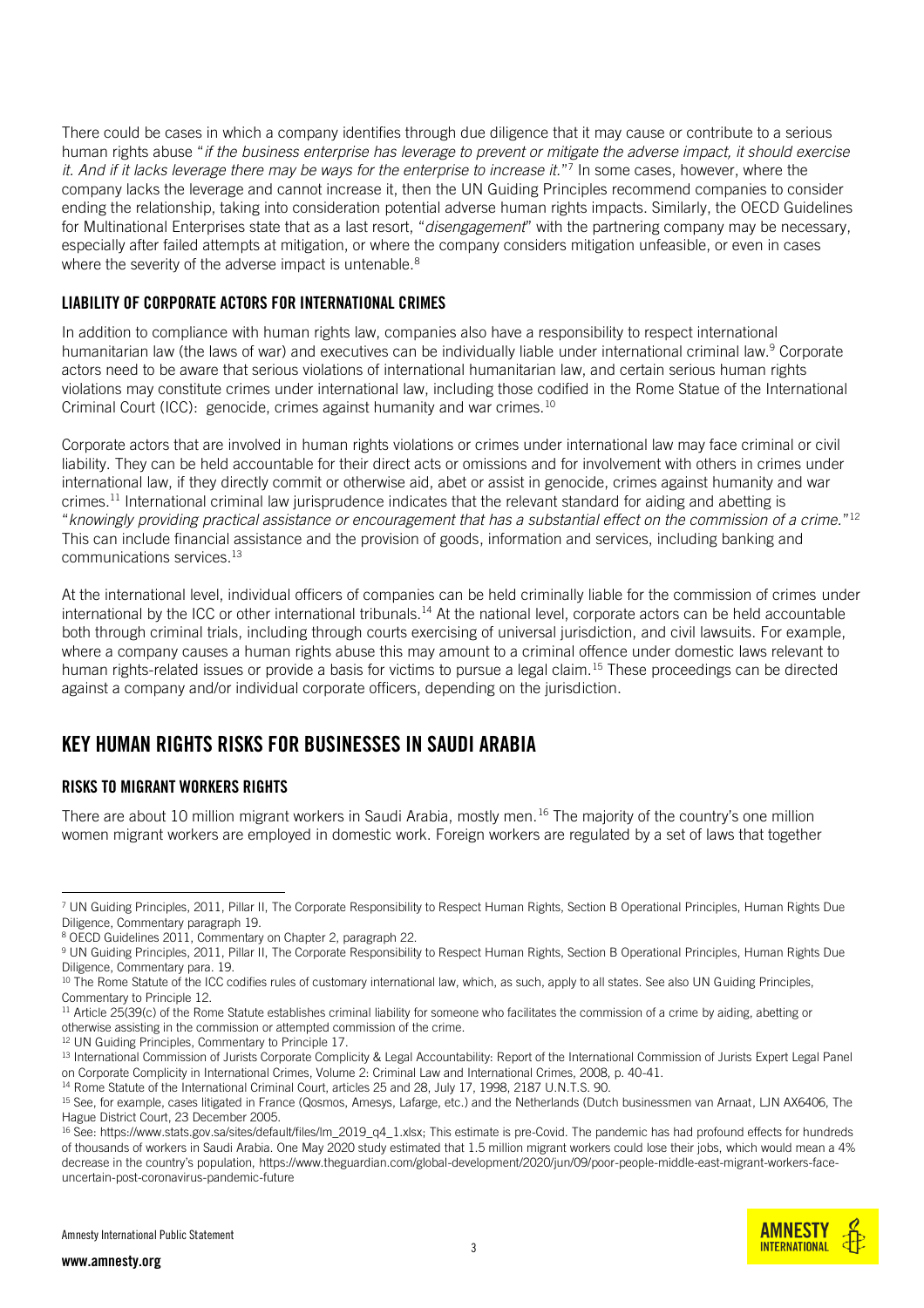comprise a restrictive sponsorship system (also known as *kafala*).<sup>17</sup> These laws delegate control over migrant workers to businesses or sponsors, leaving workers unable to change jobs or leave the country without the permission of their employers. There are no trade unions in Saudi Arabia. Labour courts were only introduced in late 2018.

The outcome for migrant workers of this immigration and labour management system has been widespread abuse, reported over decades. Human rights organizations, including Amnesty International have documented cases amounting to forced labour and trafficking - with practices including: withholding of passports, wage theft, poor living and working conditions, failure to renew residency permits (leaving workers undocumented), restrictions on freedom of movement, and physical, emotional and sexual abuse.<sup>18</sup> Women domestic workers, subject to a separate legal framework, face some of the harshest working conditions as well as facing isolation in the home, gender-based discrimination and violence. Workers who complain can face the threat of being reported to the authorities for "absconding" (known as *huroob*) from their employers, leaving them at risk of arrest and deportation. Serious concerns have been raised in reports about unexplained deaths of migrant workers in Saudi Arabia: 10,416 people from India alone reportedly died in Saudi Arabia between 2012 and 2018.<sup>19</sup> There are well-founded concerns that many such deaths in Gulf countries may be caused by working in extreme heat.<sup>20</sup>

#### Recommendation for businesses:

Businesses employing migrant workers, particularly in high-risk sectors such as construction, hospitality and security, must carry out human rights due diligence, taking account of the repressive sponsorship system, the near-universal payment by workers of illegal recruitment fees in their home countries. the lack of protective mechanisms such as trade unions, and the past failure of the state to protect workers during economic crises. 21 When addressing these risks, it will not suffice to ensure decent working conditions for direct employees only. Businesses must also ensure that their operating practices do not cause or contribute to human rights abuses within their value chain and must exercise leverage towards their business relationships to prevent the abuse of their subcontractors' employees. Businesses must have effective policies and processes in place throughout their contracting chain, including mechanisms for redressing workers' grievances, to prevent the abuse of their subcontractors' employees.

#### DISCRIMINATION AGAINST WOMEN

Recent years have seen the easing of some of the most egregious restrictions as part of the country's repressive male guardianship system, under which all women have a male relative whose approval is needed for key life decisions. Reforms announced in August 2019 allowed women the right to obtain a passport, and gave women equal rights to register marriages, divorces, births and deaths and to obtain family records.<sup>22</sup> New protections against discrimination in the workplace were introduced, which among other measures establish the legal principle of equal pay between men and women. These measures followed changes which in 2018 allowed women to drive legally for the first time.

Nonetheless there remain a wide range of restrictions in law on women's access to essential services, amenities and social institutions. Women will still require a guardian's permission to be released from prison or to leave a shelter where they have sought protection from domestic violence. They are also still required to obtain their guardian's approval to marry. Moreover, women still cannot open a bank account without their guardian's consent, potentially restricting their ability to receive their salary if their guardian disproves of their employment, nor can they file lawsuits on their own in the

[https://www.karger.com/Article/Abstract/500853;](https://www.karger.com/Article/Abstract/500853) Migrant-Rights.org, "Summer outdoor work bans end across the GCC, but heat stress continues", 2 October 2019,<https://www.migrant-rights.org/2019/10/summer-outdoor-work-band-end-across-the-gcc-but-heat-stress-continues/>



<sup>&</sup>lt;sup>17</sup> The ILO noted in its 2017 report that Saudi Arabia, along with Qatar, had the most restrictive kafala system in place in the region, with workers reliant on employers for all the critical stages of their migration journey and thus at enhanced risk of abuse[, https://www.ilo.org/wcmsp5/groups/public/--](https://www.ilo.org/wcmsp5/groups/public/---arabstates/---ro-beirut/documents/publication/wcms_552697.pdf) [arabstates/---ro-beirut/documents/publication/wcms\\_552697.pdf](https://www.ilo.org/wcmsp5/groups/public/---arabstates/---ro-beirut/documents/publication/wcms_552697.pdf)

<sup>18</sup> Amnesty International*, India: Exploited Dreams: Dispatches from Indian migrant workers in Saudi Arabia* (Index: ASA 20/025/2014).

<sup>&</sup>lt;sup>19</sup> Commonwealth Human Rights Initiative, "RTI reveal: More than 10 Indian workers dies every day in Gulf countries in the last six years", [https://www.humanrightsinitiative.org/blog/rti-reveal-more-than-10-indian-workers-died-every-day-in-gulf-countries-in-the-last-six-years-117-deaths-for-](https://www.humanrightsinitiative.org/blog/rti-reveal-more-than-10-indian-workers-died-every-day-in-gulf-countries-in-the-last-six-years-117-deaths-for-every-us-117-remitted-)

[every-us-117-remitted-](https://www.humanrightsinitiative.org/blog/rti-reveal-more-than-10-indian-workers-died-every-day-in-gulf-countries-in-the-last-six-years-117-deaths-for-every-us-117-remitted-)

<sup>&</sup>lt;sup>20</sup> Karger, "Heat Stress Impacts on Cardiac Mortality in Nepali Migrant Workers in Qatar", September 2019,

<sup>&</sup>lt;sup>21</sup> France 24, "Protests, layoffs and debt: Is the Bon Laden construction company in turmoil?", 2 May 2016, [https://www.france24.com/en/20160502](https://www.france24.com/en/20160502-saudi-arabia-osama-bin-laden-protests-layoffs-debt-construction-company-turmoil) [saudi-arabia-osama-bin-laden-protests-layoffs-debt-construction-company-turmoil;](https://www.france24.com/en/20160502-saudi-arabia-osama-bin-laden-protests-layoffs-debt-construction-company-turmoil) David Segall and Sarah Labowitz, "Making Workers Pay: Recruitment of the migrant labor force in the Gulf construction industry", April 2017,

[https://static1.squarespace.com/static/547df270e4b0ba184dfc490e/t/58ec1e9ed1758e3915cb4c5b/1491869348464/FINALFINAL-](https://static1.squarespace.com/static/547df270e4b0ba184dfc490e/t/58ec1e9ed1758e3915cb4c5b/1491869348464/FINALFINAL-MakingWorkersPay-Report-Digital.pdf)[MakingWorkersPay-Report-Digital.pdf](https://static1.squarespace.com/static/547df270e4b0ba184dfc490e/t/58ec1e9ed1758e3915cb4c5b/1491869348464/FINALFINAL-MakingWorkersPay-Report-Digital.pdf)

<sup>&</sup>lt;sup>22</sup> Amnesty International, Saudi Arabia: Women's rights reforms must be followed by release of detained activists (Press Release, 2 August 2019), <https://www.amnesty.org/en/latest/news/2019/08/saudi-arabia-womens-rights-reforms-must-be-followed-by-release-of-detained-activists/>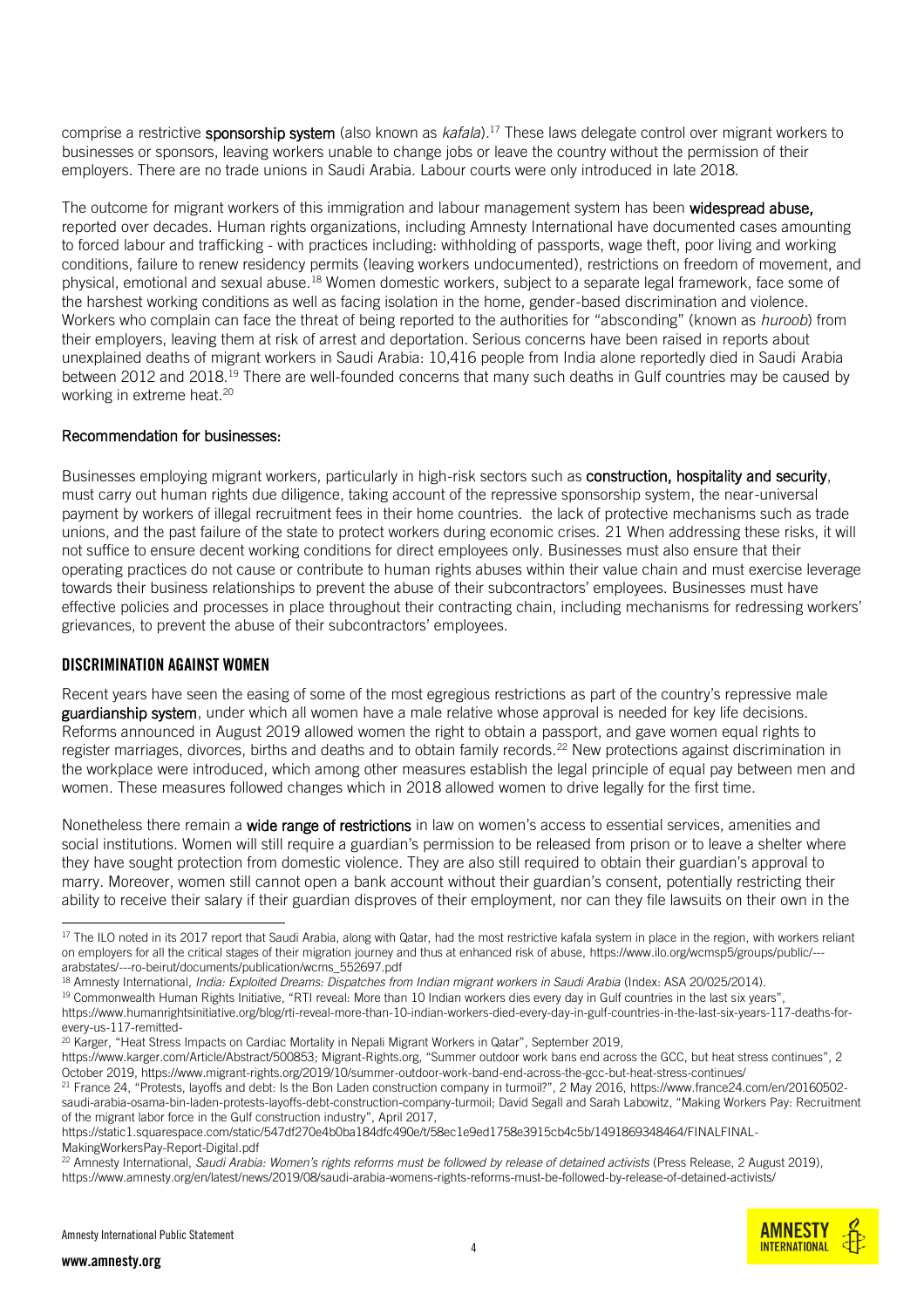event of a workplace dispute. Many women still face difficulties in obtaining driving licences as driving schools catering to women are few and expensive.<sup>23</sup> Women who have campaigned for an end to discrimination have meanwhile been arrested and tried for their peaceful human rights work; they have throughout their detention been subjected to incommunicado detention in solitary confinement for prolonged periods, ill-treatment and torture (see case study below).

#### Recommendation for businesses:

Businesses should put in place measures to ensure that women do not face barriers to working in their operations, taking account of the legal and customary context and incorporating these measures in their contracting arrangements with business partners.

#### CASE STUDY: PROSECUTION OF WOMEN'S RIGHTS ACTIVISTS



*Left to right: Loujain al-hathloul, Iman al-Nafjan, Aziza al-Yousef, Samar Badawi and Nassima al-Sada. © Private*

Several women's rights activists detained in May 2018, including Loujain al-Hathloul, Iman al-Nafjan and Aziza al-Yousef, were initially accused in statealigned media of forming a "cell" and posing a threat to state security for their "contact with foreign entities with the aim of undermining the country's stability and social fabric," in violation of Royal Decree 44/A, a follow-up decree to the 2014 counter-terror law. These accusations were followed by a chilling smear campaign in national media and on social media discrediting the work of women's rights activists and branding them as "traitors" and "agents of embassies." For several months, the activists were expected to appear for trial before the Specialized Criminal Court (SCC), a court specialized in prosecuting terror-related crimes.

At least 10 human rights defenders, including several of the women activists, were reportedly tortured and otherwise ill-treated, including through being subjected to sexual harassment, during the first three months of their detention when they were held incommunicado and in solitary confinement. Several activists told the court that they had been repeatedly tortured with electric shocks and flogging, leaving some unable to walk or stand properly. According to testimony, one activist was hung from the ceiling and another was sexually harassed by interrogators wearing face masks. One of the activists reportedly attempted to take her own life repeatedly in prison. Prison authorities reportedly warned detained activists against disclosing any accounts of torture or prison procedures to family members.

On 11 March 2019, 10 months after their arbitrary arrest, 11 women activists, including Loujain al-Hathloul, Iman al-Nafjan and Aziza al-Yousef, were brought to trial before the Criminal Court in Riyadh rather than the SCC. The court session was closed, and diplomats and journalists were banned from attending. Several of the women were charged in relation to, among other things, promoting reforms and women's rights; demanding an end to the male guardianship system through participating on online and offline campaigning; and contacting international human rights organizations such as Amnesty International and Human Rights Watch, as well as the UN, human rights activists, foreign diplomats and international journalists.

Iman al-Nafjan and Aziza al-Yousef were among eight women provisionally released in March 2019. Loujain al-Hathloul and several other women activists remained in prison at the time of writing. Women human rights defenders Nassima al-Sada and Samar Badawi, who were arrested in July 2018, were also brought to trial before the Criminal Court in Riyadh in July 2019, after a year of arbitrary detention.

In total, 13 women's rights activists remained on trial at the time of writing; Amnesty International considers those still detained to be prisoners of conscience and calls for their immediate and unconditional release and for dropping the charges against all the women's rights activists.

#### RISKS LINKED TO SURVEILLANCE: FREEDOM OF EXPRESSION AND PRIVACY

Information technology can enable the free exchange of views and information which support human rights, including the rights to freedom of expression and peaceful assembly, as well as our ability to investigate human rights issues. However, this technology can also be used to restrict or potentially violate fundamental human rights, including the rights to privacy,

<sup>&</sup>lt;sup>23</sup> Reuters, "Travel yes, marry no - What Saudi women still can't do", 2 August 2019, [https://www.reuters.com/article/us-saudi-women-travel](https://www.reuters.com/article/us-saudi-women-travel-factbox/factbox-travel-yes-marry-no-what-saudi-women-still-cant-do-idUSKCN1US22X)[factbox/factbox-travel-yes-marry-no-what-saudi-women-still-cant-do-idUSKCN1US22X](https://www.reuters.com/article/us-saudi-women-travel-factbox/factbox-travel-yes-marry-no-what-saudi-women-still-cant-do-idUSKCN1US22X)

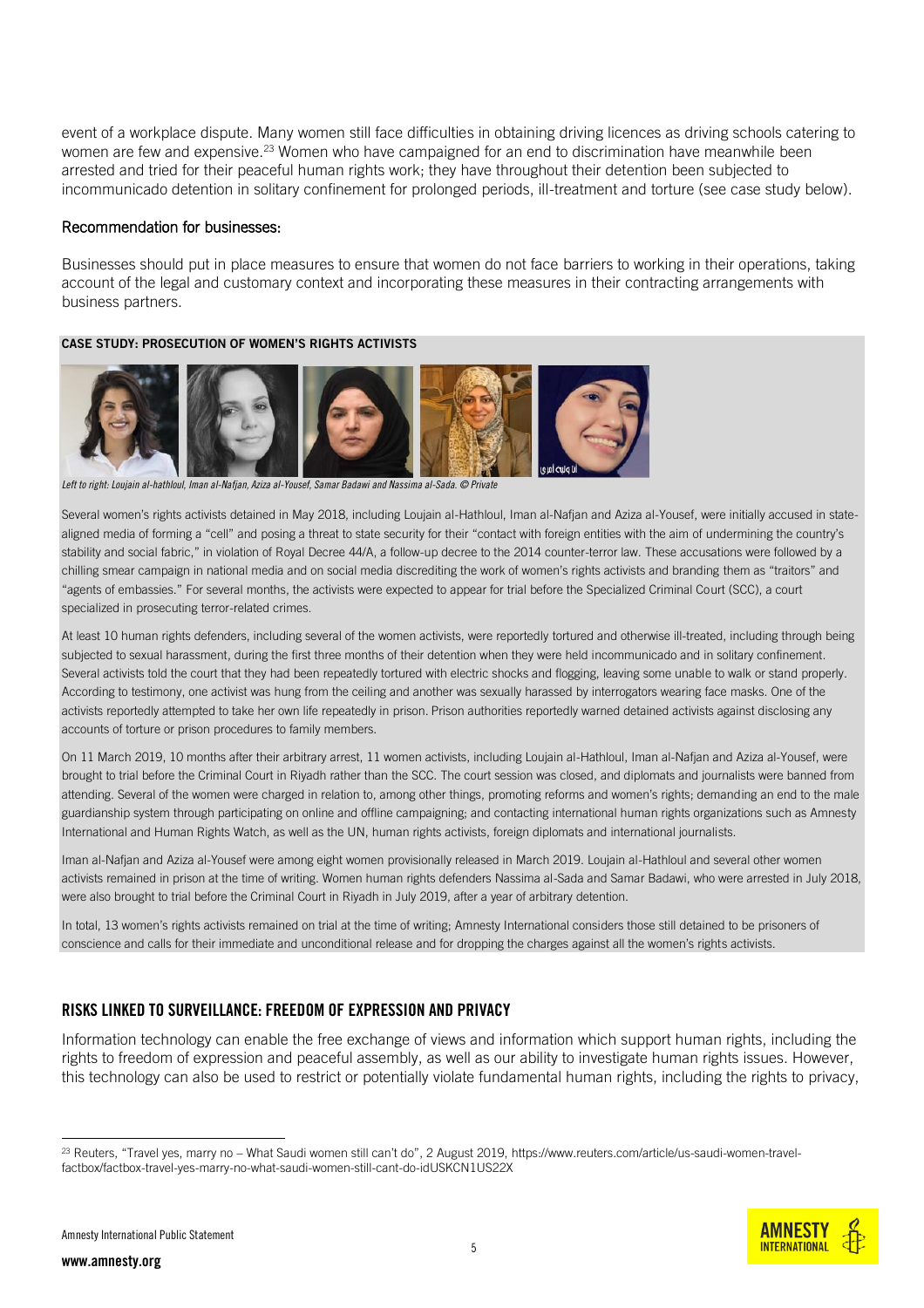freedom of expression, association and assembly. This is highly relevant in the Gulf region, where governments "are well known for abusing surveillance tools to track dissidents."<sup>24</sup>

The Saudi Arabian authorities have adopted new technologies to repress freedom of expression, hacking into the online accounts of government critics and dissidents, intercepting communications between activists and human rights organizations, and targeting critics abroad with malicious software. In 2018, an Amnesty International staff member received a message which contained a link purporting to be about a protest outside the Saudi Arabian embassy in Washington. If clicked, the link would have secretly installed malware, allowing the sender to obtain near-total control of the phone.<sup>25</sup>

In this context, the extensive plans to deploy so-called "smart city" technologies in Saudi Arabia give cause for serious concern, as they risk being used for indiscriminate mass surveillance. This risk is particularly acute in a context like Saudi Arabia with few legal or institutional protections for the rights to privacy, data protection and freedom of expression and opinion, and where the state has shown itself all too willing to use technology to repress rights. Several of the megaprojects under development present smart technologies as a key part of their offering. The NEOM smart city (see case study in page 9) is the most obvious high-risk project, with indications that the founders fully intend to use data gathered throughout the city for mass surveillance purposes. In Amnesty's view, indiscriminate mass surveillance is never a proportionate interference with the rights to privacy, freedom of expression, freedom of association and of peaceful assembly.

#### Recommendation for businesses:

Businesses or investors operating in the information, communications and artificial intelligence technology sector should carry out due diligence to ensure their activities are not at risk of contributing to unlawful targeted surveillance or mass surveillance activities. Any businesses considering responding to tenders to develop so-called "smart city" infrastructure should consider carefully how to effectively mitigate the risk that their activities assist in the development of intrusive mass surveillance programmes, in a country known to use surveillance to severely repress rights. If a business identifies that it may cause or contribute to human rights abuses, and that it cannot prevent these abuses, it should not undertake the relevant activity.

#### RISKS LINKED TO LAND, HOUSING AND DEVELOPMENT PROJECTS: EVICTIONS

The various mega- and giga-projects being planned in Saudi Arabia involve the development of vast swathes of land. According to reports, the Red Sea Project will have a footprint the size of Belgium, while the futuristic smart city NEOM is likely to be 35 times the size of Singapore. There are human rights risks relating to the expropriation of lands required for these projects, given the history of illegitimate land acquisition ahead of projects, $^{26}$  and recent cases where development projects have led to arrests, violence and fatalities due to protests against the projects.

Most recently, the development of **NEOM** has seen violent confrontations over land acquisition and planned evictions. According to Bloomberg, many residents were supportive of the project until it became clear in early 2020 that they would be expected to take compensation and leave the area.<sup>27</sup> In April 2020, Abdul Rahim al-Huwaiti, the leader of the Huwaitat tribe which has been living on part of the land earmarked for Neom, was killed by security forces after months of tension. He had led resistance to the development and the removal of the Huwaitat from the area.

#### Recommendation for businesses:



<sup>&</sup>lt;sup>24</sup> Citizen Lab, "Tracking NSO Group's Pegasus Spyware to Operations in 45 Countries", 18 September 2018, [https://citizenlab.ca/2018/09/hide-and](https://citizenlab.ca/2018/09/hide-and-seek-tracking-nso-groups-pegasus-spyware-to-operations-in-45-countries/)[seek-tracking-nso-groups-pegasus-spyware-to-operations-in-45-countries/](https://citizenlab.ca/2018/09/hide-and-seek-tracking-nso-groups-pegasus-spyware-to-operations-in-45-countries/)

<sup>25</sup> Amnesty International, *Amnesty International staff targeted with malicious spyware* (Press Release, 1 August 2018)

<https://www.amnesty.org/en/latest/news/2018/08/staff-targeted-with-malicious-spyware/>

<sup>&</sup>lt;sup>26</sup> Land grabs by the state or by senior princes for development projects has been a longstanding area of controversy among citizens. in the late 1990s a US Embassy cable detailed how "royal land scams increasingly have become a point of public contention", detailing several large parcels of lands in Riyadh and Mecca which had been acquired illegitimately by senior royals, who "use their clout to confiscate land from commoners, especially if it is known to be the site for an upcoming project and can be quickly resold to the government for a profit": See more here: [https://wikileaks.org/plusd/cables/96RIYADH4784\\_a.html](https://wikileaks.org/plusd/cables/96RIYADH4784_a.html)

<sup>27</sup> [Bloomberg,](https://www.bloomberg.com/news/articles/2020-04-24/hope-turns-to-doubt-then-gunfire-as-new-saudi-megacity-emerges) "Hope turns to doubt, Then Gunfire, as Saudi Megacity Emerges", 24 April 2020, [https://www.bloomberg.com/news/articles/2020-04-](https://www.bloomberg.com/news/articles/2020-04-24/hope-turns-to-doubt-then-gunfire-as-new-saudi-megacity-emerges) [24/hope-turns-to-doubt-then-gunfire-as-new-saudi-megacity-emerges](https://www.bloomberg.com/news/articles/2020-04-24/hope-turns-to-doubt-then-gunfire-as-new-saudi-megacity-emerges)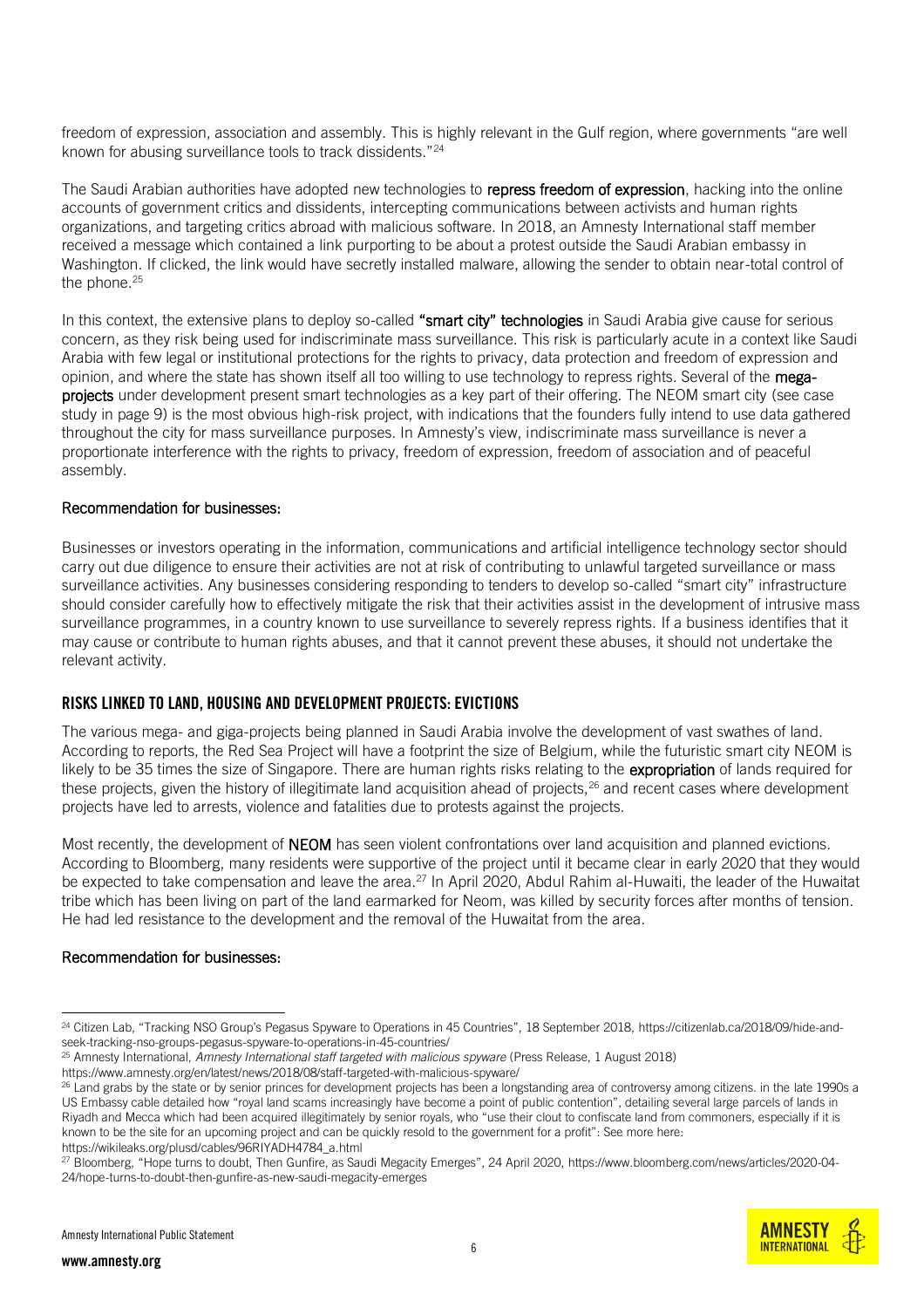Businesses considering participating in development projects should, as a part of their due diligence request full details of how land has been or will be acquired, including whether evictions or removals were carried out and under what circumstances and put in mitigation plans to ensure that forced evictions do not take place in development projects they are participating in. If residents have been removed under circumstances that amount to forced evictions, businesses and investors should give serious consideration to whether they can be involved in and profit from a project only made possible by serious human rights violations.

#### CASE STUDY: NEOM

Internal documents leaked to the Wall Street Journal (WSJ) in 2019 detailed a range of outlandish and eye-catching ideas apparently under consideration for the flagship NEOM tech city project, including dinosaur robots, robot maids, robot cage fighting, and glow-in-the-dark sand<sup>28</sup>. Little tangible details has been publicly shared about plans for NEOM, the futuristic tech city that forms the centre-piece of Vision 2030 plans. It promises to develop the "first cognitive cities built in 5G technology", which "will support its cutting-edge urban environments, improving the lives of residents and businesses far beyond the capabilities of today's smart cities". It will be no less than an "aspirational society that heralds the future of human civilization."<sup>29</sup>

Beyond the fantastical dinosaur robots and the grand promises, there are very real reasons to be deeply concerned about the human rights implications of NEOM, which risks being the stuff of dystopian nightmares. The company says it will "utilize AI, robotics, and human-machine fusion to deliver greater predictive intelligence and enable faster decision making across all NEOM sectors."30 In documents leaked to the WSJ, the founding board declared that NEOM "should be an automated city where we can watch everything … where a computer can notify crimes without having to report them or where all citizens can be tracked." The WSJ reports that there is agreement for Israel to supply technology for the project, a matter of serious concern given the collaboration between Israeli technology companies and the Saudi state use to surveil and harass activists.

A project with NEOM's level of ambition - which according to the WSJ extends to planning the creation of "a new way of life from birth to death reaching genetic mutations to increase human strength and IQ" - would require unprecedented, independent oversight to prevent there being severe risks to the human rights of residents of the city and beyond. In reality, there are very limited human rights protections and accountability mechanisms for residents of Saudi Arabia. The situation may be made worse in NEOM, which will, according to publicity materials, be a "semi-autonomous region with its own government and laws." Situated on the border with Egypt and Jordan, it will apparently have a distinct legal framework, about which there is little information.

## RISKS TO BUSINESS PARTNERS

During what was touted as an anti-corruption campaign in November 2017, Saudi Arabia arbitrarily detained hundreds of businesspeople until January 2019 in the Ritz-Carlton hotel in Riyadh. Nearly 400 people were "summoned," according to the government.<sup>31</sup> According to the New York Times, at least 17 detainees were hospitalized for physical abuse and "one later died in custody with a neck that appeared twisted, a badly swollen body and other signs of abuse, according to a person who saw the body."<sup>32</sup> Under international human rights law, no one can be detained without a legitimate reason and anyone accused of a crime has the right to a fair trial.

While the anti-corruption drive was declared over in 2019, the business community in Saudi Arabia nonetheless faces considerable risk of human rights abuse, just like other sectors of society. Businesses and investors should be fully aware of the risk to individuals with whom they partner and the harsh consequences partners could bear for business dealings questioned by the government.

#### Recommendation for businesses:



<sup>28</sup> The Wall Street Journal, "A Prince's \$500 Billion Desert Dream: Flying Cars, Robot Dinosaurs and a Giant Artificial Moon*",* 25 July 2019 <https://www.wsj.com/articles/a-princes-500-billion-desert-dream-flying-cars-robot-dinosaurs-and-a-giant-artificial-moon-11564097568> <sup>29</sup> NEOM, Frequently Asked Questions: [https://www.neom.com/en-us/static/pdf/en/NEOM\\_FAQ\\_EN.pdf](https://www.neom.com/en-us/static/pdf/en/NEOM_FAQ_EN.pdf)

<sup>30</sup> NEOM, "Neom launches infrastructure work for the world's leading cognitive cities in an agreement with STC", 27 July 2020, <https://newsroom.neom.com/neom-launches-infrastructure-work-for-the-worlds-leading-cognitive-cities-in-an-agreement-with-stc>

<sup>&</sup>lt;sup>31</sup> Saudi Press Agency, "Statement by the Royal Court: Anti Corruption Committee Concludes Its Tasks", 30 January 2019, <https://www.spa.gov.sa/viewstory.php?lang=en&newsid=1880379>

<sup>32</sup> Ben Hubbard, David D. Kirkpatrick, Kate Kelly and Mark Mazzetti, New York Times, "Saudi Said to Use Coercion and Abuse to Seize Billions", 11 March 2018,<https://www.nytimes.com/2018/03/11/world/middleeast/saudi-arabia-corruption-mohammed-bin-salman.html>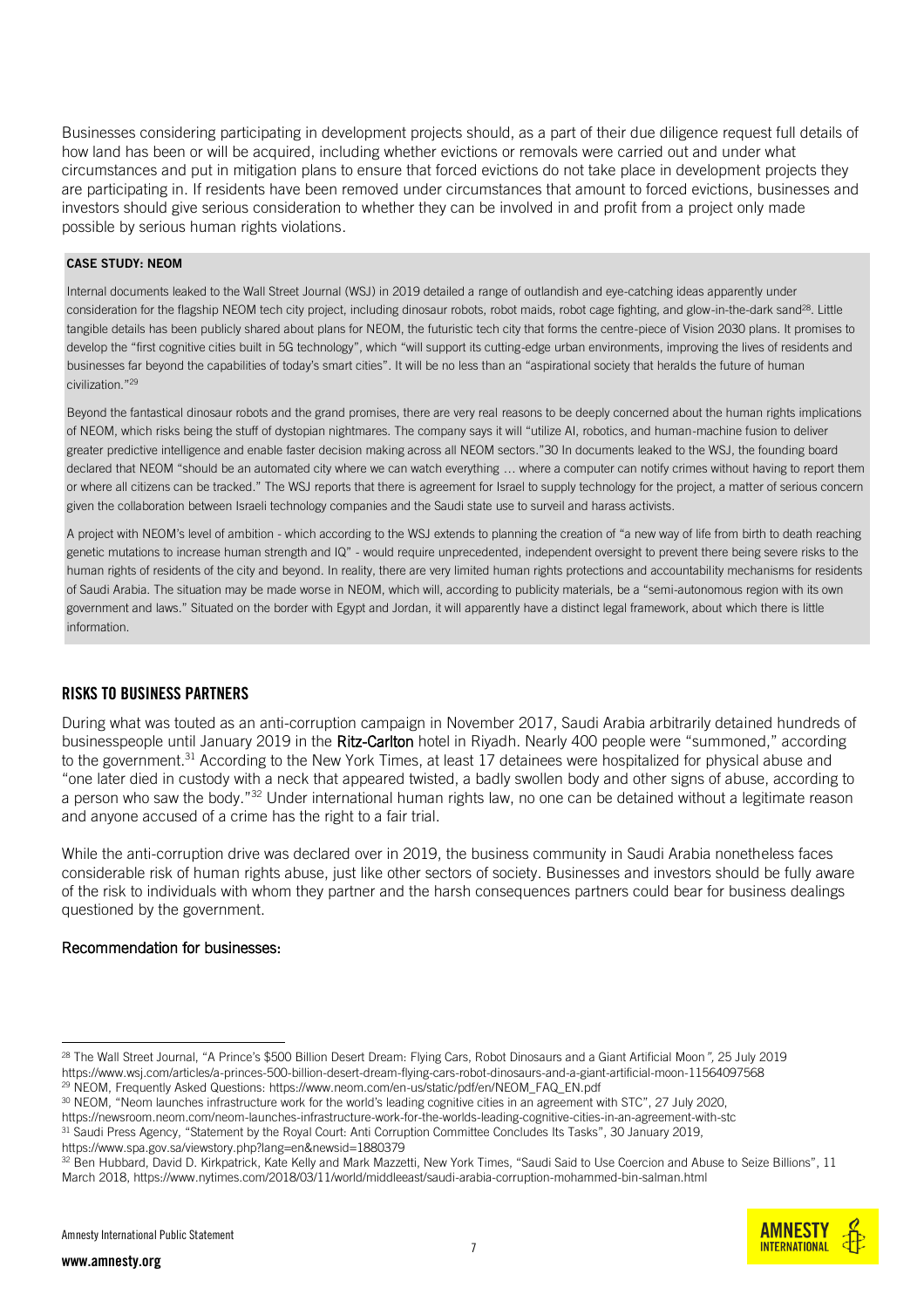Businesses and investors should be fully aware of the risk they pose for others. Due diligence procedures should take account of whether business partners could potentially fall foul of the Royal Court for political or other reasons, and avoid any actions that could place potential partners at additional risk to their safety.

#### WAR CRIMES IN YEMEN

The coalition of Arab states, led by Saudi Arabia, became a party to the conflict in Yemen in March 2015, when it intervened in support of the internationally recognized government of Yemen.<sup>33</sup> Over the past five years all parties to the conflict committed serious violations of international human rights and humanitarian law, including unlawful attacks against civilians and civilian objects; as well as widespread torture and other ill-treatment, enforced disappearance, and extrajudicial executions. The Saudi Arabia-led coalition's air strikes, including apparent direct attacks on civilian objects, as well as indiscriminate and disproportionate attacks have had a devastating impact on the civilian population, destroying homes, schools, hospitals, markets, mosques, and killing and injuring thousands of civilians. Amnesty International has documented 42 coalition air strikes that appear to have violated international humanitarian law, many of which would constitute war crimes. <sup>34</sup> As a result of the prolonged conflict, according to the United Nations Office for the Coordination of Humanitarian Affairs (OCHA), nearly 80 per cent of the Yemeni population remain in need of humanitarian aid and protection.<sup>35</sup>

#### Recommendation for businesses:

Businesses and investors providing military equipment, servicing or advice to the Saudi armed forces - particularly companies in the aerospace sector providing hardware or technical assistance to the Royal Saudi Air Force - should urgently review their business relationships in light of the many credible allegations of war crimes related to air strikes in Yemen. Defence companies carrying out activities that contribute to serious violations of international humanitarian law, such as direct attacks on civilians must suspend all such activities as they expose themselves, or their individual directors and managers, to the risk of prosecution for complicity in war crimes.<sup>36</sup>

## CONCLUSION: THE CHALLENGE OF ASSESSING HUMAN RIGHTS RISK IN SAUDI ARABIA

The assessment of human rights risks and potential impacts is an essential component of adequate human rights due diligence. Once risks have been identified, businesses must seek to understand their nature, including who may be affected, and the likelihood and severity of the potential or actual impact. The UN Guiding Principles expect businesses to "seek to understand the concerns of potentially affected stakeholders by consulting them directly … where such consultation is not possible, business enterprises should consider reasonable alternatives such as consulting credible, independent expert resources, including human rights defenders and others from civil society."<sup>37</sup> Without such a consultative process, it becomes difficult for businesses to put in place appropriate policies and processes to prevent adverse human rights impacts.

In Saudi Arabia, this presents an acute challenge. Virtually all Saudi Arabian human rights defenders are now in detention without charge, on trial or serving prison terms. Since 2014, the authorities have systematically used the SCC and other courts and the counter-terrorism law, as well as the cyber-crime law, to persecute human rights defenders for their peaceful human rights work, to silence any individuals expressing independent views online, and to retry others who were already sentenced to lengthy prison terms. Travel and social media bans have also been issued. The clampdown on dissent, publicly recognised by Saudi Arabia's international partners,<sup>38</sup> has widened to include critics in the media and

<sup>38</sup> See the UK Foreign Office 2019 assessment: *"The clampdown on political space in Saudi Arabia continues. Freedom of expression and of the media remain highly restricted".* [https://www.gov.uk/government/publications/human-rights-priority-countries-autumn-2019-ministerial-statement/human](https://www.gov.uk/government/publications/human-rights-priority-countries-autumn-2019-ministerial-statement/human-rights-priority-countries-ministerial-statement-january-to-june-2019#:~:text=The%2030%20human%20rights%20priority,%2C%20Maldives%2C%20Myanmar%2C%20Pakistan%2C)[rights-priority-countries-ministerial-statement-january-to-june-](https://www.gov.uk/government/publications/human-rights-priority-countries-autumn-2019-ministerial-statement/human-rights-priority-countries-ministerial-statement-january-to-june-2019#:~:text=The%2030%20human%20rights%20priority,%2C%20Maldives%2C%20Myanmar%2C%20Pakistan%2C)

**AMNESTY INTERNATIONAL** 

<sup>33</sup> For summary see UNHCHR, Situation of human rights in Yemen, including violations and abuses since September 2014 Comprehensive report of the Group of Eminent International and Regional Experts on Yemen, 14 September 2020, [https://www.ohchr.org/Documents/HRBodies/HRCouncil/GEE-](https://www.ohchr.org/Documents/HRBodies/HRCouncil/GEE-Yemen/2020-09-09-report.pdf)[Yemen/2020-09-09-report.pdf](https://www.ohchr.org/Documents/HRBodies/HRCouncil/GEE-Yemen/2020-09-09-report.pdf)

<sup>34</sup> Amnesty International, *Yemen war: No end in Sight* (Storypage, 24 March 2020) [https://www.amnesty.org/en/latest/news/2015/09/yemen-the](https://www.amnesty.org/en/latest/news/2015/09/yemen-the-forgotten-war/)[forgotten-war/](https://www.amnesty.org/en/latest/news/2015/09/yemen-the-forgotten-war/)

<sup>35</sup> See: OCHA Yeme[n https://www.unocha.org/yemen/about-ocha-yemen](https://www.unocha.org/yemen/about-ocha-yemen)

<sup>36</sup> Amnesty International, *Outsourcing responsibility: Human rights policies in the defence sector* (Index: ACT 30/0893/2019)

<sup>&</sup>lt;sup>37</sup> UN Guiding Principles on Business and Human Rights, para 18 commentary:

[https://www.ohchr.org/documents/publications/guidingprinciplesbusinesshr\\_en.pdf](https://www.ohchr.org/documents/publications/guidingprinciplesbusinesshr_en.pdf)

[<sup>2019#:~:</sup>text=The%2030%20human%20rights%20priority,%2C%20Maldives%2C%20Myanmar%2C%20Pakistan%2C;](https://www.gov.uk/government/publications/human-rights-priority-countries-autumn-2019-ministerial-statement/human-rights-priority-countries-ministerial-statement-january-to-june-2019#:~:text=The%2030%20human%20rights%20priority,%2C%20Maldives%2C%20Myanmar%2C%20Pakistan%2C) and Joint Statement under